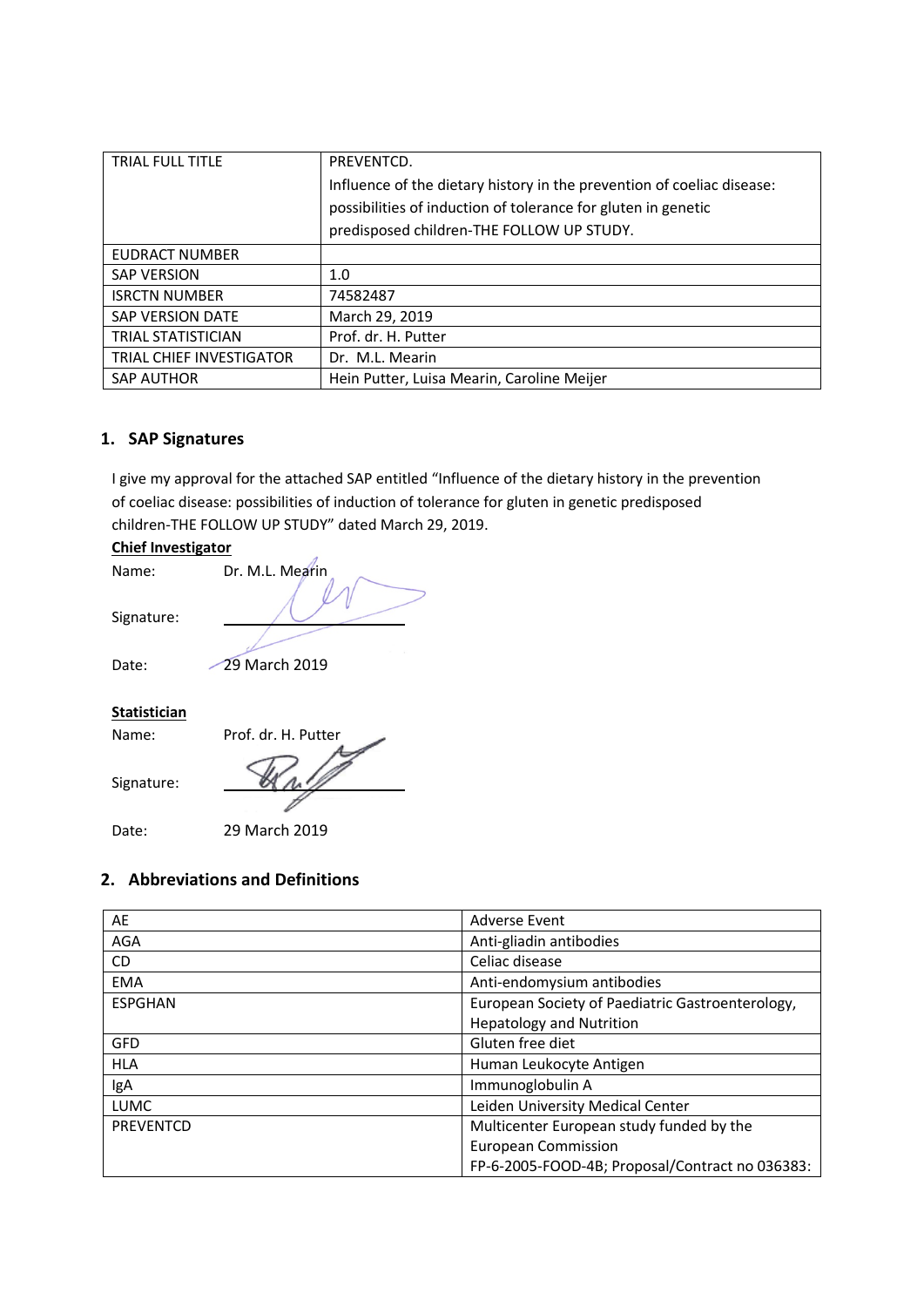|            | Influence of the                                      |
|------------|-------------------------------------------------------|
|            | dietary history in the prevention of coeliac disease: |
|            | possibilities of                                      |
|            | induction of tolerance for gluten in genetic          |
|            | predisposed children                                  |
| <b>SAP</b> | <b>Statistical Analysis Plan</b>                      |
| tTGA       | Anti-tissue transglutaminase antibodies               |

# **3. Introduction**

Celiac disease (CD) is a common autoimmune disorder caused by ingestion of gluten in geneticallysusceptible individuals. It is characterized by a variable combination of gluten-dependent clinical manifestations, CD-specific antibodies, HLA-DQ2 and/or HLA-DQ8 haplotypes and small bowel alterations (Husby, 2012). Gluten is a common name used for proteins (prolamins and glutenins) of cereals such as wheat, barley, and rye. CD is possibly the most common food hypersensitivity in Europe and beyond and affects as many as 1% of the general population (Myleus, 2009).The incidence of CD has increased over the last half-century, resulting in rising interest in identifying risk factors for CD to enable prevention. Early infant feeding practices have been suggested as one of the factors influencing the risk of CD in genetically susceptible individuals. PREVENTCD (www.preventcd.com) is a European multicenter study, which investigates the influence of infant nutrition, and that of genetic, immunologic and environmental factors, on the risk of developing CD. The general objective of PREVENTCD was to significantly reduce the number of people suffering from CD in Europe by developing primary prevention strategies (Hogen Esch, 2010). In this study, 944 children who had at least 1 first-degree relative (FDR) with CD and HLA-DQ2 and/or DQ8 are involved. From age 4 to 6 months, 475 participants received 100 mg of vital gluten daily and 469 received placebo. After 24 weeks, intake of gluten was liberalized in both groups. CD serology was measured periodically. Children with elevated levels of CD antibodies and/or with symptoms suggestive of CD were offered small bowel biopsies to confirm the diagnosis. Meanwhile, two systematic reviews and meta-analyses, which included the above prospective interventional study, concluded that infant feeding practices do not influence the development of CD (Szajewska 2015, Silano 2016). Because of the genetic background of CD, FDRs of celiac patients have a higher risk of developing CD than the general population with a cumulative incidence of 5,2%, 10.8% and 16.4% respectively at the age of 3, 5 and 7 years (Vriezinga, 2014, and unpublished data). The risk of developing CD among FDRs is also influenced by gender and HLA haplotype (Vriezinga 2014). If primary prevention is not possible, secondary prevention is necessary for early detection of the disease to avoid complications.

This statistical analysis plan (SAP) refers to the follow-up of the PREVENTCD cohort and aims to give insight in the natural history and risk for the disease in this unique high risk population of CD.

## **4. Purpose of the analyses**

The primary purpose of the analysis is to detect variables that influence the age-dependent risk of CD in high-risk children with at least 1 FDR with CD and HLA-DQ2 and/or DQ8, using data from the PREVENTCD cohort.

# **5. Study Objectives and Endpoints**

## 5.1 Study Objectives

The primary objective of this article is:

1. To estimate the cumulative incidence of CD up to the age of 10 years in genetically susceptible children from CD families, in general and according to the early food intervention (gluten vs placebo).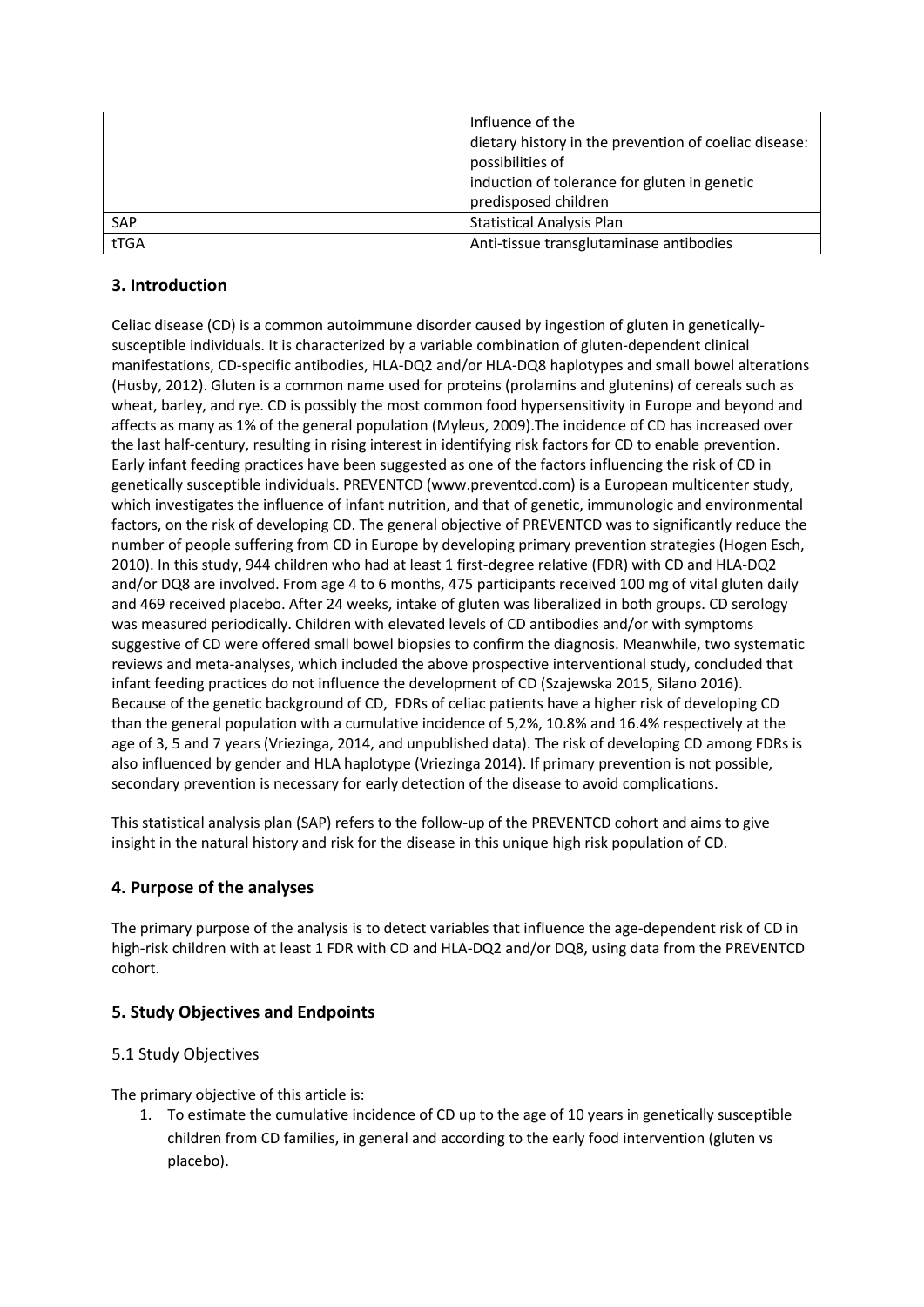- 2. To describe the natural history and age at development of CD in a high risk group for CD with respect to
	- a. HLA haplotypes
	- b. Gender
	- c. Country
	- d. Early food intervention (gluten vs placebo)
- 3. To build predictive models for individualizing patient follow-up according to genetic risk in CDhigh risk groups taking into account the above named variables.

Taking into account our previous results from the PreventCD cohort published in the NEJM in 2014, the risk of developing CD is expected to differ between:

- Gender,
- − Genetic risk for CD in five classes according to HLA-DQ genotype Group 1= DR3-DQ2/DR3-DQ2; DR3-DQ2/DR7-DQ2; Group 2 = DR7-DQ2/DR5-DQ7; Group 3 = DR3-DQ2/DR5-DQ7; DR3-DQ2/DR4-DQ8; DR3-DQ2/other; Group 4 = DR7-DQ2/DR7-DQ2; DR7-DQ2/DR4-DQ8; DR4-DQ8/DR4-DQ8; Group 5 = DR7-DQ2/other; DR4-DQ8/DR5-DQ7; DR4-DQ8/other In addition we will also analyse Group 1 without DR3-DQ2/DR7-DQ2, since the affinity of gluten peptides is higher for DR3-DQ2 than for DR7-DQ2.

In addition we will build predictive models for individual patients taking into account 3 simple HLA-DQ groups:

- Group a: DQ2 homozygous: DR3-DQ2/DR3-DQ2; DR3-DQ2/DR7-DQ2
- Group b: DQ2 heterozygous: DR7-DQ2/DR5-DQ7; DR3-DQ2/DR5-DQ7; DR3-DQ2/DR4-DQ8; DR3- DQ2/other; DR7-DQ2/DR7-DQ2; DR7-DQ2/DR4-DQ8; DR7-DQ2/other
- Group c: DQ8 positive: DR4-DQ8/DR4-DQ8; DR4-DQ8/DR5-DQ7, DR4-DQ8/other

Exploratory subgroup analyses will be performed for the above mentioned variables. Cox regression models with treatment by covariate interaction will be used for the above mentioned variables to test for treatment effect modification by these variables.

### 5.2 Endpoints

The primary aim of PREVENTCD was to establish whether or not there is a significant difference in the frequency of CD between the children with gluten intervention and the children with placebo. The primary endpoint of this analysis is the cumulative incidence of CD.

The time scale is age of the subject (child). Time of development of CD for a subject in the study is defined as the age at diagnosis of CD (see below for precise definition). Subjects without CD are censored at the time of last CD antibody determination, defined as either Immunoglobulin A (IgA) anti-tissue transglutaminase antibodies (tTGA) in case of IgA deficiency, tTGA of the IgG class.

CD is diagnosed according to the 1990 and/or 2012 criteria of the European Society for Pediatric Gastroenterology, Hepatology, and Nutrition (ESPGHAN) (revised criteria 1990, Husby 2012). Small bowel biopsies for the diagnosis of CD are offered to parents of participating children if the following criteria are met:

a) In asymptomatic children biopsies will be performed if they have positive tTGA on two occasions in a 3 month interval (positive tTGA means a result of >7 U/ml)

b) In symptomatic children biopsies are offered independently of the presence of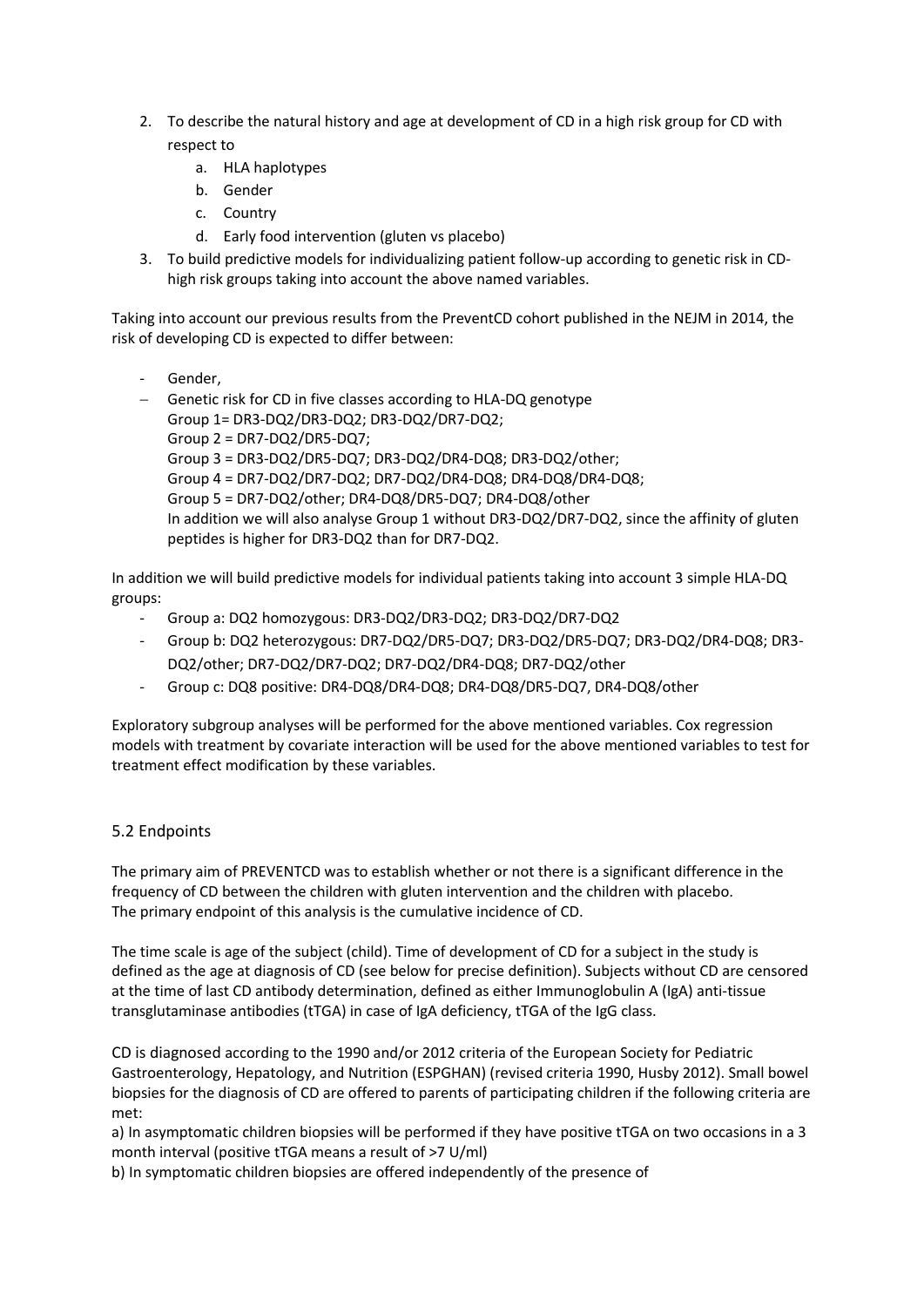elevated tTGA.

Biopsies are only performed when medically indicated, that is: only in these children highly suspected for active CD, and not just for purpose of the study. Such children would undergo biopsies also in non-study circumstances. All the biopsies taken during the study are centrally assessed by one pathologist (Professor V. Villanacci, Spedali Civili, Brescia, Italy). The diagnosis of all children is centrally reviewed by a diagnostic committee.

Time of diagnosis of CD is defined as the date of biopsies sampling. According to the ESPGHAN guidelines from 2012, an esophagogastroduodenoscopy with duodenal biopsies can be omitted in children with symptoms of CD and twice tTGA (measured by ELISA) > 10× upper limit of normal (ULN) and positive anti endomysium antibodies (EmA, measured by indirect immunofluorescence). If a child was diagnosed with CD, but endoscopy was not necessary for the diagnosis, as agreed by the diagnostic Committee of PreventCD, the date of the diagnosis is defined as the date at which the CD antibodies were highest. Since from the age of 3 years the specific CD antibodies were determined at least once every 3 years, but at variable intervals, we consider the age at seroconversion to be midway between the age at the last negative antibody determination and the date of the diagnosis of CD.

In case the child is lost to follow-up, the child will be treated as censored at the date of last visit or last biopsy/other measurement.

## **6. Study Methods**

#### 6.1 General Study Design and Plan

PREVENTCD is a multinational, randomized, double-blind, placebo-controlled dietary interventional study involving 944 children who had at least 1 FDR with CD and HLA-DQ2 and/or DQ8. From age 4 to 6 months, 475 participants received 100 mg of vital gluten daily and 469 received placebo. After 24 weeks, intake of gluten was liberalized in both groups. Health status, anthropometric variables, and feeding habits (i.e., breastfeeding and formula feeding) were periodically monitored and gluten consumption was quantified using standardized questionnaires.

Measurements of serum anti-gliadin antibodies (AGA, till 2016) and tTGA were performed centrally at least seven times during the first 3 years of age and thereafter at least once in 3 years. Children with elevated levels of CD antibodies and/or with CD-associated symptoms were offered small bowel biopsies to confirm the diagnosis. The biopsy specimens were histologically assessed at the study sites and were also reviewed by an independent pathologist.

All children with a suspicion of CD were centrally discussed during a diagnostic committee.

The first results of the PREVENTCD-study, published in 2014 in the NEJM, showed no significant difference between the groups receiving the early gluten intervention or placebo in the risk of developing CD at the age of 3 years.

PREVENTCD-2 study is the continuation of the European PREVENTCD study till the age of 12 year to give insight into the effect of the intervention that was carried out in PreventCD-1 later in life and into the natural history of CD.

6.2 Inclusion-Exclusion Criteria and General Study Population

#### Inclusion criteria:

944 Children who were reported in the analysis for the publication in the NEJM

Exclusion criteria:

We excluded children who were diagnosed with trisomy 21 or Turner syndrome, which are disorders associated with an increased risk of CD. We also excluded children born at <36 weeks, except for healthy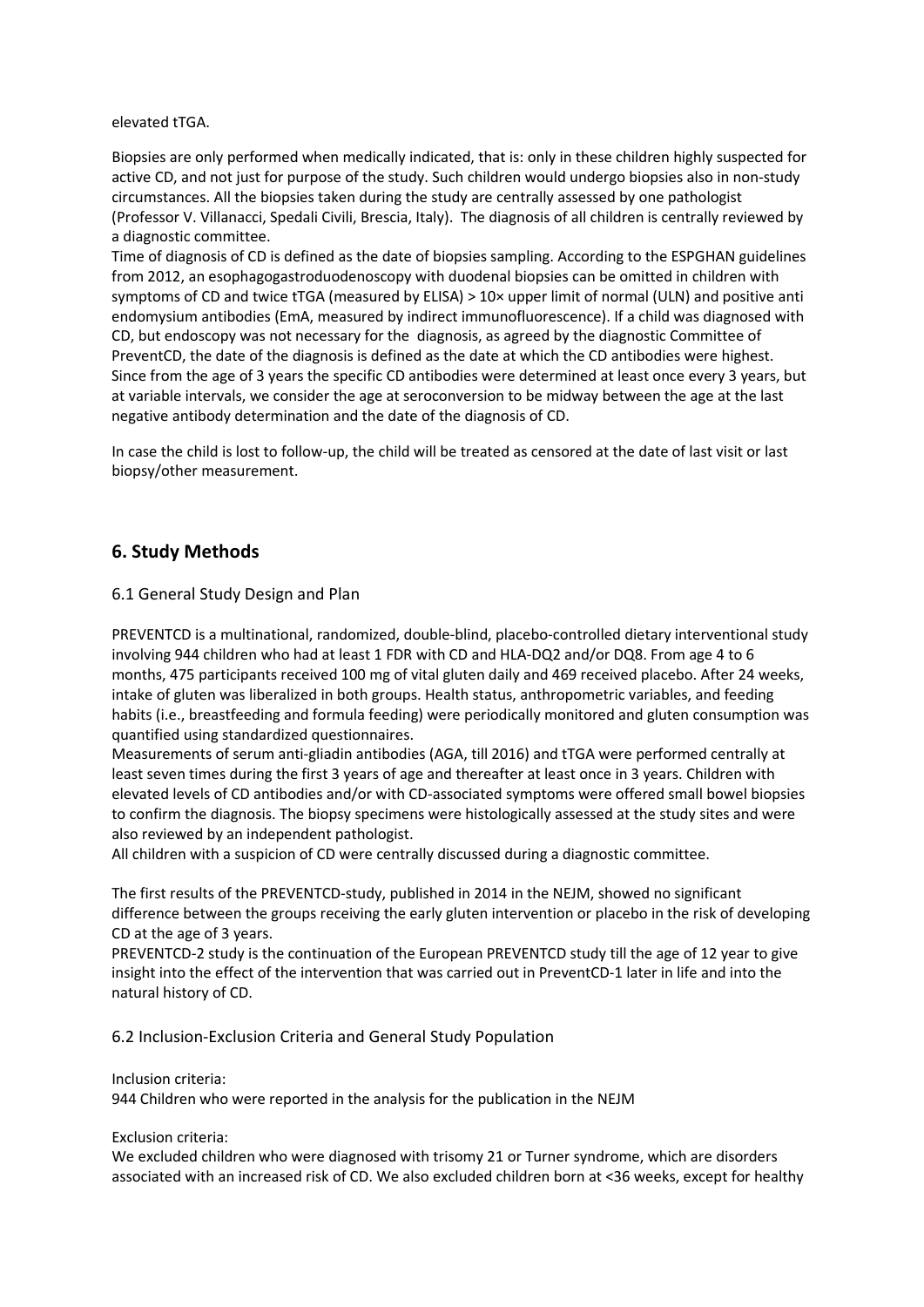infants born between 34-36 weeks and with a birth weight ≥2 kg. No birth weight restriction was applied to healthy twins born between 34-36 weeks.

### 6.3 Missing Data

Descriptive statistics will be based on complete cases. For multivariate analysis, multiple imputation with chained equations (including cumulative hazard at time of CD/censoring and CD status indicator in the imputation model (White & Royston 2009) will be used to impute covariates with missing data.

# **7 General Considerations**

### 7.1 Timing of Analyses

Data for this analysis have been frozen at 29<sup>th</sup> March, 2019.

### 7.2 Analysis Populations

For all analysis, we will use all the 944 children who were reported in the analysis for the publication in the NEJM.

### 7.3 Covariates and Subgroups

The risk of developing CD is expected to differ between:

- Gender,
- Genetic risk for CD in the different groups according to HLA-DQ genotype

Taking into account our previous results from the PREVENTCD cohort published in the NEJM in 2014, the risk of developing CD is not to be expected between:

- Participating country
- Family history (number of affected first degree relatives) at time of inclusion (1, 2, 3 or more)
- Intervention/placebo group

## **8 Statistical analyses**

### 8.1 Efficacy analyses

For estimating the cumulative incidence of CD, Kaplan–Meier curves will be calculated, with time defined as the patient's age at the diagnosis of celiac disease or at the last assessment or withdrawal from the study (when data were censored). For comparison, a log-rank test (two-sided) is used, stratified according to participating country. The hazard ratio for CD in the gluten group, as compared with the placebo group (with 95% confidence intervals), is provided, on the basis of a Cox proportional hazards regression analysis. All analyses are performed according to the intention-to-treat principle. Different intervention effects were assessed in subgroups by including an interaction term between intervention and subgroup in the Cox proportional-hazards regression analysis.

### 8.2 Multivariate analysis

All multivariate analyses are based on Cox proportional hazards regression.

### 8.2.1 Baseline variables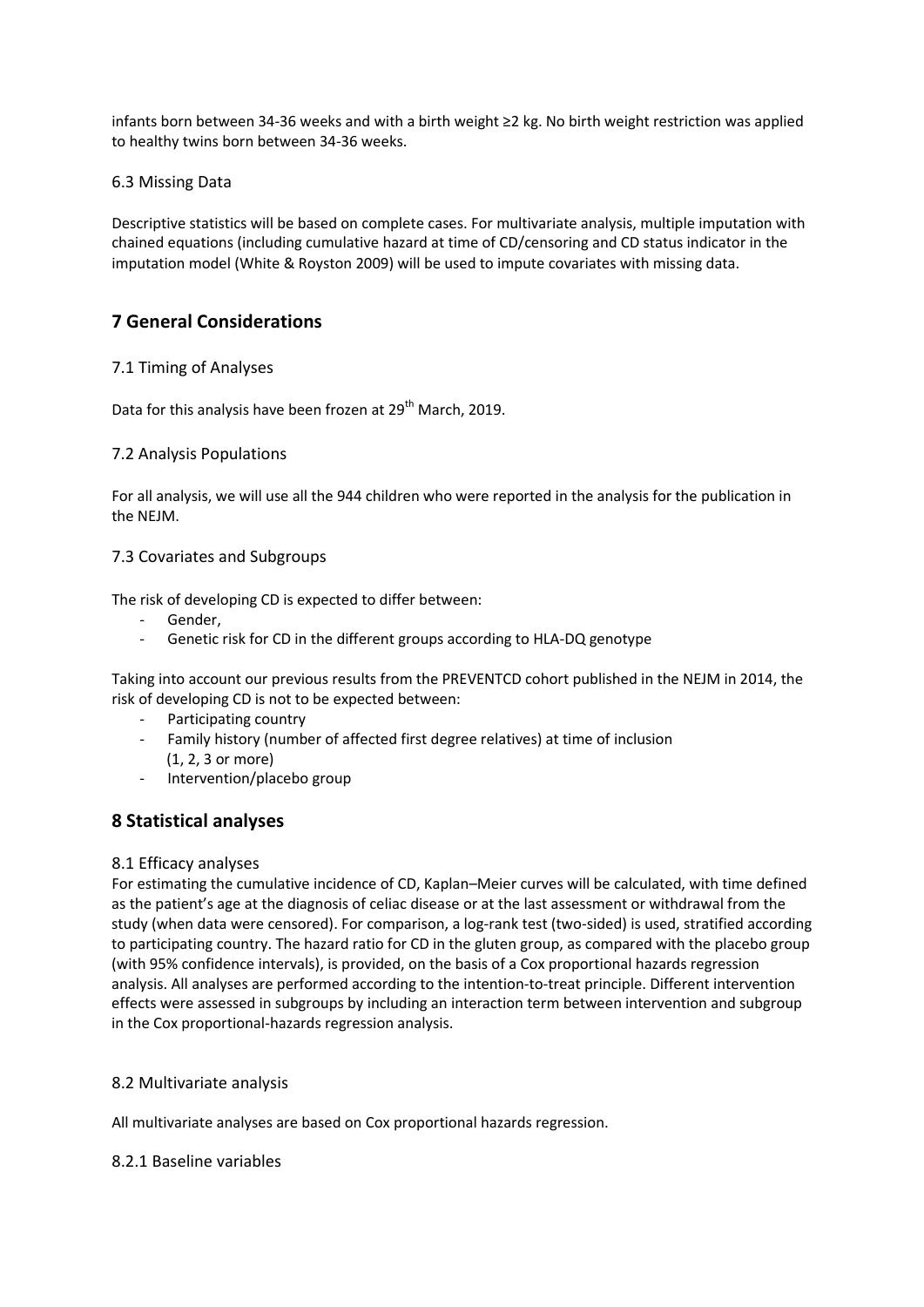The variables to be considered are:

Primary variables:

- Gender
	- o Male
	- o Female
- Genetic risk for CD in five groups according to HLA-DQ genotype
	- o Group 1= DR3-DQ2/DR3-DQ2; DR3-DQ2/DR7-DQ2;
	- $\circ$  Group 2 = DR7-DQ2/DR5-DQ7;
	- o Group 3 = DR3-DQ2/DR5-DQ7; DR3-DQ2/DR4-DQ8; DR3-DQ2/other;
	- o Group 4 = DR7-DQ2/DR7-DQ2; DR7-DQ2/DR4-DQ8; DR4-DQ8/DR4-DQ8;
	- o Group 5 = DR7-DQ2/other; DR4-DQ8/DR5-DQ7; DR4-DQ8/other
- **Intervention** 
	- o Placebo
	- o Gluten
- Participating country
	- o Croatia,
	- o Germany,
	- o Hungary,
	- o Israel,
	- o Italy,
	- o the Netherlands,
	- o Poland, and
	- o Spain.
- Family history (number of affected first degree relatives) at time of inclusion
	- o One
	- o Two
	- o Three or more

Secondary variables:

- Type of first degree relative with CD
	- o Mother only
	- o One sibling
	- o Father only
	- o Mother + one or more siblings
	- o Multiple siblings, neither parents
	- o Father + one or more siblings
	- $\circ$  Mother + father
- Rotavirus vaccination
	- o Yes
	- o No
- Maternal diet during pregnancy and lactation
	- o Gluten-free
	- o Gluten-containing ('normal')
- Infections during the first 18 months of life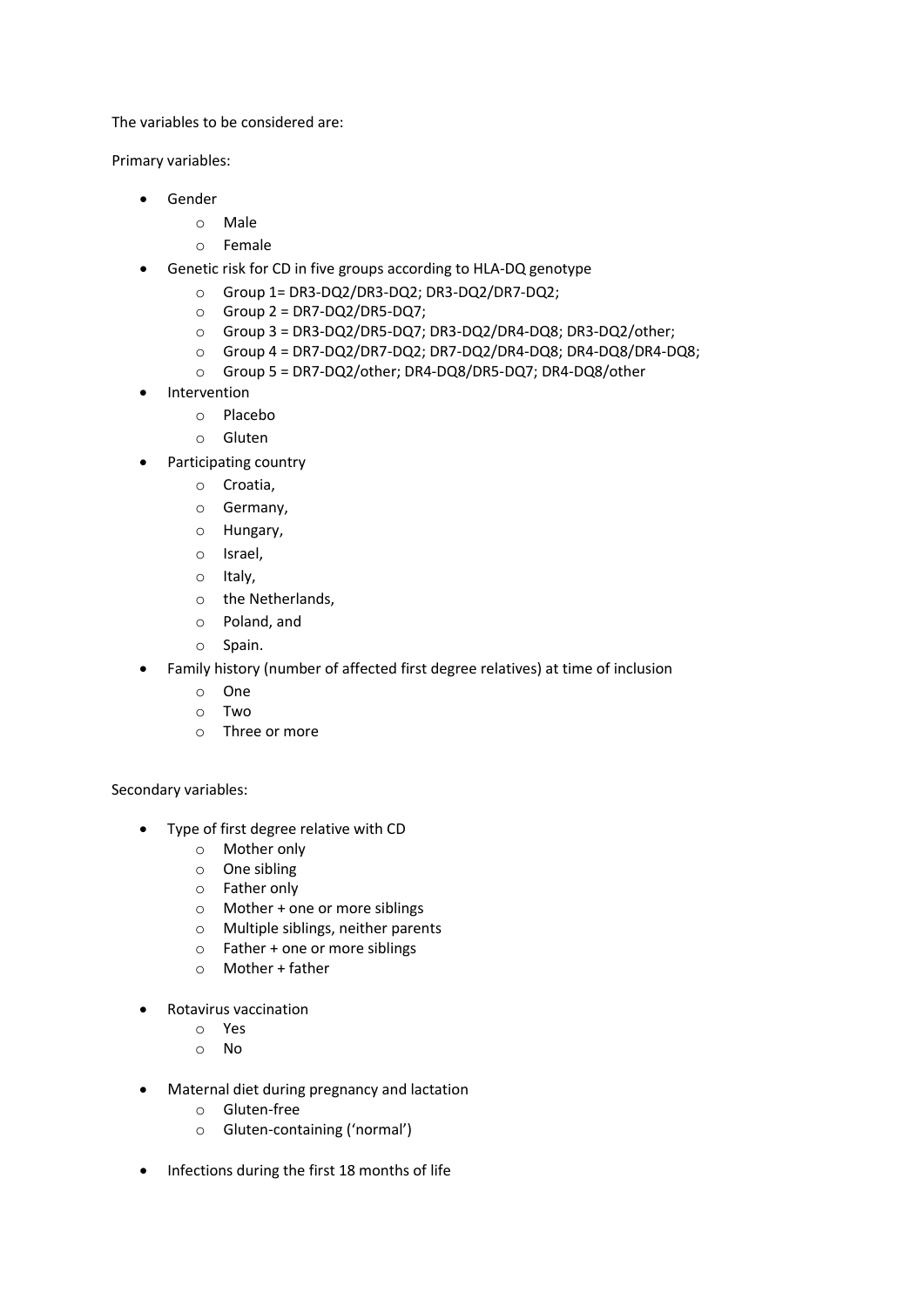- o No infections
- o Gastro-intestinal infections
- o Respiratory tract infections
- o Gastro- and respiratory tract infections.
- Mother with CD
	- o Yes
	- o No
- Duration of breastfeeding
	- o Never started
	- $\circ$  ≤ 3 months
	- o 4-6 months
	- o ≥ 6 months
- Duration of exclusive breastfeeding
	- o Never exclusive
	- o ≤ 3 months
	- o 4-6 months
	- $\circ$  ≥ 6 months
	- Mode of delivery
		- o Vaginally
			- o Cesarean section
- Mean daily gluten intake after the dose escalation at 12, 18, 24 and 36 months of age, respectively.

Multivariate Cox proportional hazards regression analysis will be performed in two steps. In the first step the five primary variables will be entered into the model irrespective of statistical significance. The second step will used backward selection (p=0.05) of the secondary variables, with the five primary variables included in the model. A risk score will be defined as the linear predictor provided by the Cox regression model. Harrell's c-index will be calculated to quantify discrimination of the resulting model. The risk score will be divided into four equally sized groups (low risk, medium low risk, medium high risk, high risk); Kaplan-Meier estimates will be calculated for each of the four resulting risk groups.

## 8.2.2 Landmark analysis

Landmark analyses at 1, 2, and 3 years of age will be performed. For each landmark analysis, children without CD and under follow-up at the landmark age will be included. Besides the baseline variables in Section 8.2.1, also

- Duration of breast-feeding (until the landmark age), as continuous variable
- Daily gluten intake (averaged until the landmark age), as continuous variable
- Occurrence of infection (before the landmark age), as binary variable

will be included. Model building will be as in the multivariate analysis with baseline variables, with the above new variables included in the backward selection. For each landmark analysis, a risk score will be calculated as in Section 8.2.1. Harrell's c-index will be calculated to quantify discrimination of the resulting models. For each landmark analysis, the risk scores will be divided into four equally sized groups